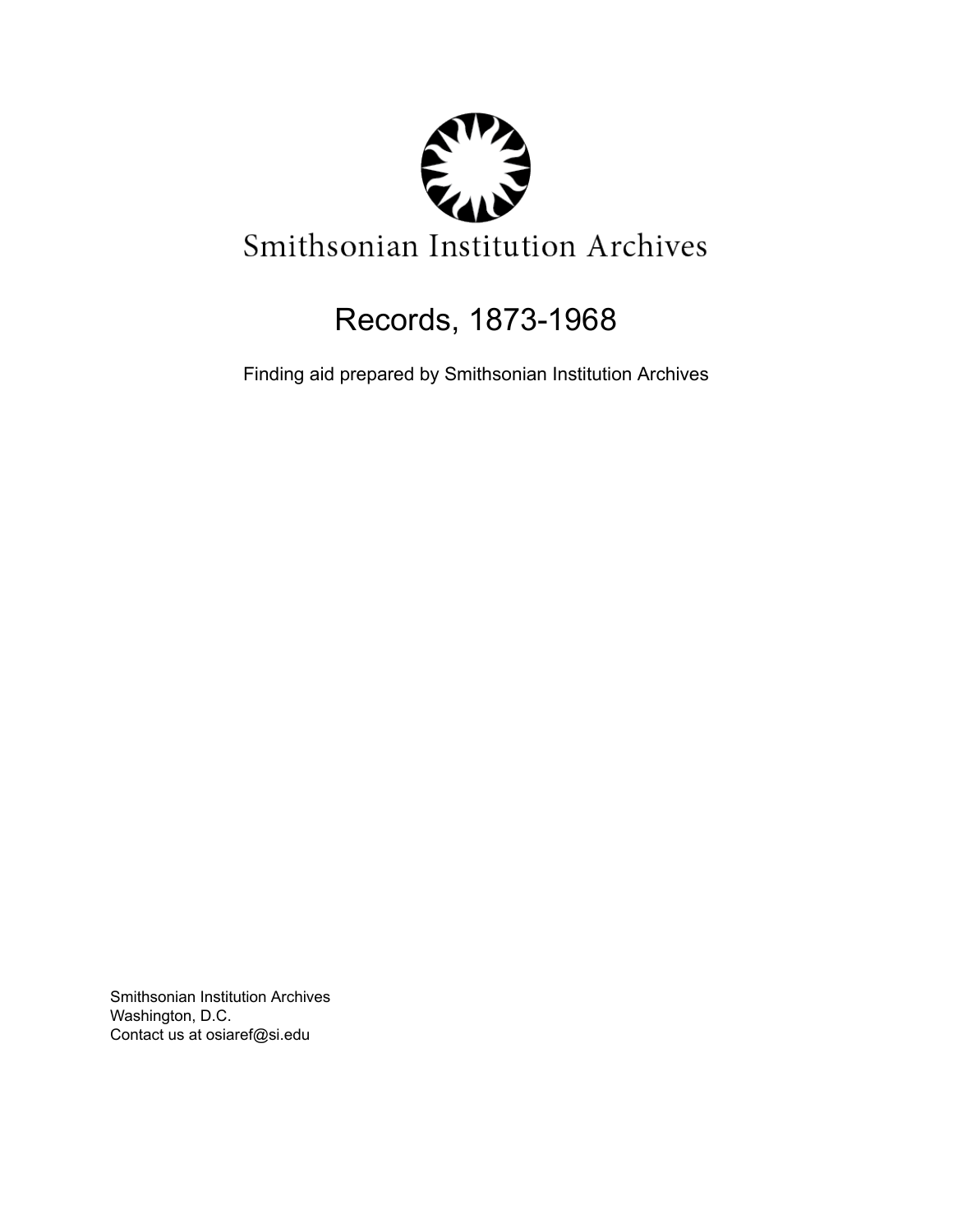# **Table of Contents**

<span id="page-1-0"></span>

| Series 1: General Correspondence (Incoming and Outgoing), 1873-1968, arranged  |  |
|--------------------------------------------------------------------------------|--|
| Series 2: Outgoing Correspondence, 1882-1883, 1889-1922, arranged              |  |
| Series 3: Correspondence Related to Scientific Congresses, 1895-1911, arranged |  |
|                                                                                |  |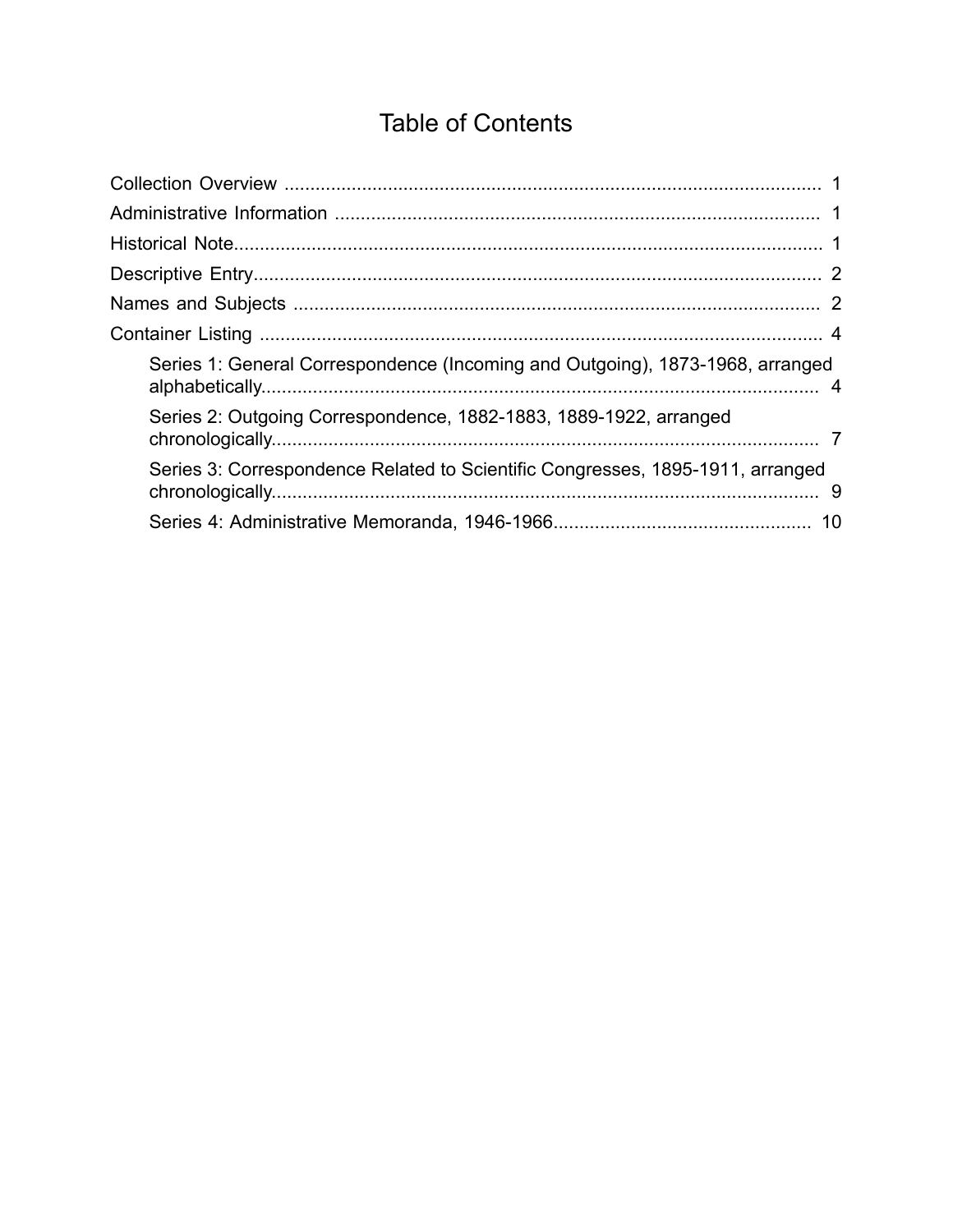| <b>Repository:</b> | Smithsonian Institution Archives, Washington, D.C., osiaref@si.edu                 |
|--------------------|------------------------------------------------------------------------------------|
| Title:             | Records                                                                            |
| Identifier:        | Record Unit 161                                                                    |
| Date:              | 1873-1968                                                                          |
| Extent:            | 12.98 cu. ft. (9 record storage boxes) (1 document box) (6 tall<br>document boxes) |
| Creator::          | National Museum of Natural History. Division of Reptiles and<br>Amphibians         |
| Language:          | English                                                                            |

#### <span id="page-2-0"></span>**Collection Overview**

#### <span id="page-2-1"></span>**Administrative Information**

#### Prefered Citation

Smithsonian Institution Archives, Record Unit 161, National Museum of Natural History. Division of Reptiles and Amphibians, Records

#### <span id="page-2-2"></span>Historical Note

The collection of reptiles and amphibians under the care of the Smithsonian Institution had its origins in the collection of Spencer F. Baird which he presented to the Institution when he came to Washington to accept the position of Assistant Secretary in 1850. For the next three decades there was no curator officially in charge of the collection, and most of the early publications resulting from the collection were produced by Baird and Charles Frederic Girard (1822-1895), who from 1850-1860 was Baird's chief assistant.

In 1879 Henry Crécy Yarrow (1840-1929), an army surgeon who had served as naturalist on the explorations west of the 100th meridian led by Lt. George Wheeler, was appointed Honorary Curator of the Department of Herpetology, a position which he filled on a part-time basis until his resignation in 1889. During the early 1880's the Department was known variously as the Department of Herpetology, the Department of Reptiles, and the Department of Reptiles and Batrachians. But by about 1885 the latter title had become standard. In 1947 the name was changed to the Division of Reptiles and Amphibians.

In 1897 the National Museum was reorganized into three departments: Biology, Geology, and Anthropology, with Reptiles and Batrachians as a Division of the Department of Biology. In 1947 another administrative reorganization took place in the United States National Museum. As part of the reorganization the Department of Biology was split into Departments of Botany and Zoology with Reptiles and Batrachians (renamed Reptiles and Amphibians) becoming a Division of the Department of Zoology. In 1964 the Department of Zoology was divided into three departments: Vertebrate Zoology, Invertebrate Zoology, and Entomology, with Reptiles and Amphibians a Division of the Department of Vertebrate Zoology.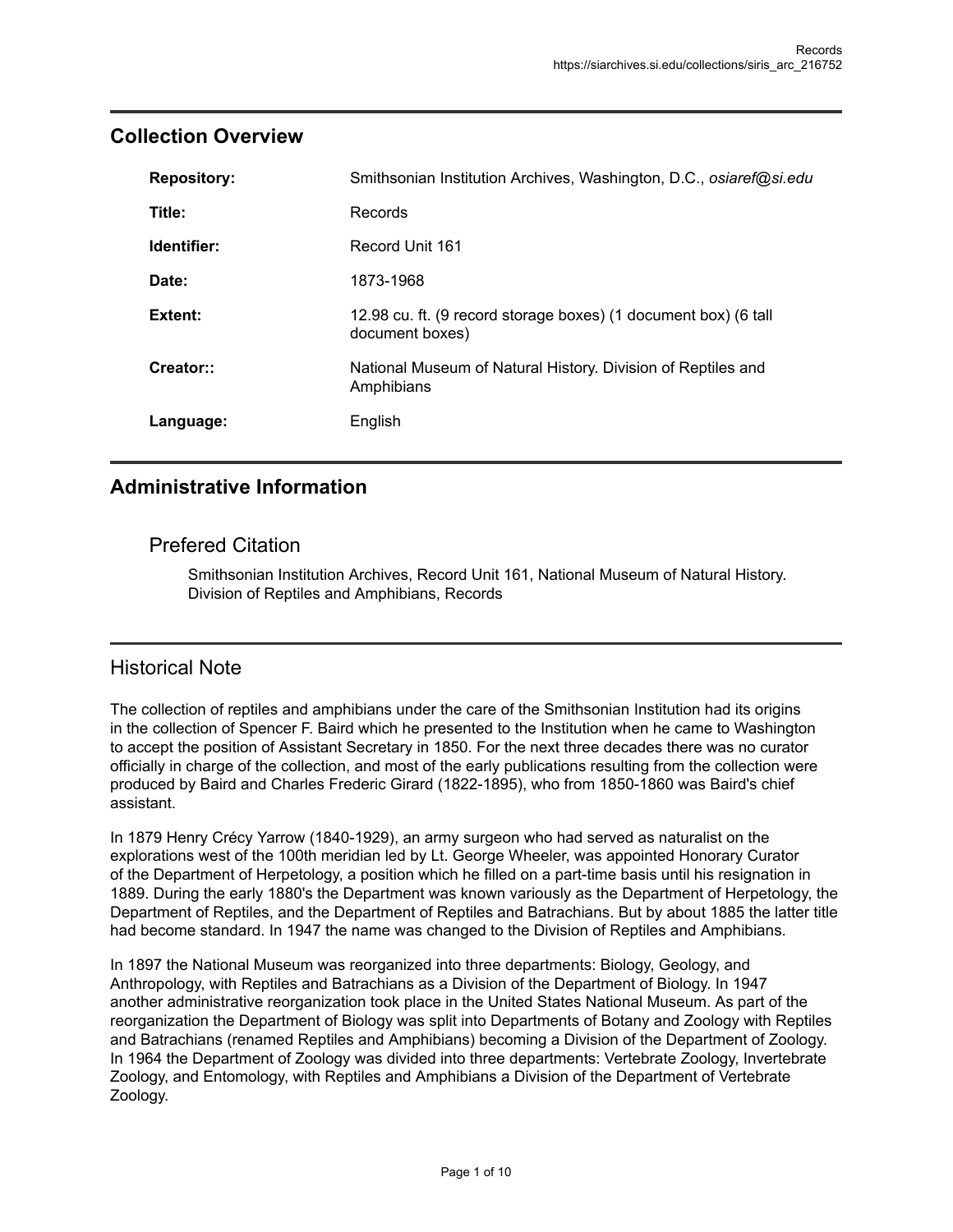Leonhard Stejneger (1851-1943), the first full-time curator of the Division of Reptiles and Batrachians, came to the Smithsonian in 1881 as an ornithologist. During 1882 and 1883 he worked as an observer for the U. S. Signal Service in the Commander Islands, where he made large collections for the U. S. National Museum. After his return to Washington he was made Assistant Curator in the Department of Birds (1884), a position which he held until asked to assume the position of Curator of the Department of Reptiles and Batrachians in 1889, after the resignation of Yarrow. He accepted the position and held it until his death in 1943.

Doris Mable Cochran (1898-1968) was appointed Aid in the Division in 1919. In 1927 she was named Assistant Curator; in 1942 she became Associate Curator; and in 1956 she was named Curator, a position which she held until her death.

#### <span id="page-3-0"></span>Descriptive Entry

This collection consists of correspondence of the Division of Reptiles and Batrachians, a correspondence which was conducted by Yarrow, Stejneger, and Cochran.

The correspondence of James A. Peters (1922-1972), who came to the United States National Museum in 1964 and was appointed Curator in Charge of the Division of Reptiles and Amphibians in 1966, is maintained by the Division at this time.

The records contain general correspondence carried out by the Division's curators. Materials of Leonhard Stejneger pertaining to the international congresses he was invited to and attended as a representative of the USNM (1895-1911) are included. In addition, administrative memoranda regarding the USNM operations for the Division of Reptiles and Amphibians and the Departments of Biology, Vertebrate Zoology, and Zoology are included. This material pertains to requisitions, budgetary matters, publication policy, expeditions of curators, museum exhibitions, and personnel matters.

#### <span id="page-3-1"></span>Names and Subject Terms

This collection is indexed in the online catalog of the Smithsonian Institution under the following terms:

Subjects:

Congresses and conventions Herpetology Museum exhibits Museums -- Administration

Types of Materials:

**Manuscripts** 

Names:

Baird, Spencer Fullerton, 1823-1887 Cochran, Doris M. (Doris Mable), 1898-1968 Girard, Charles Frederic National Museum of Natural History (U.S.). Department of Vertebrate Zoology Peters, James Arthur, 1922-1972 Stejneger, Leonhard, 1851-1943 United States National Museum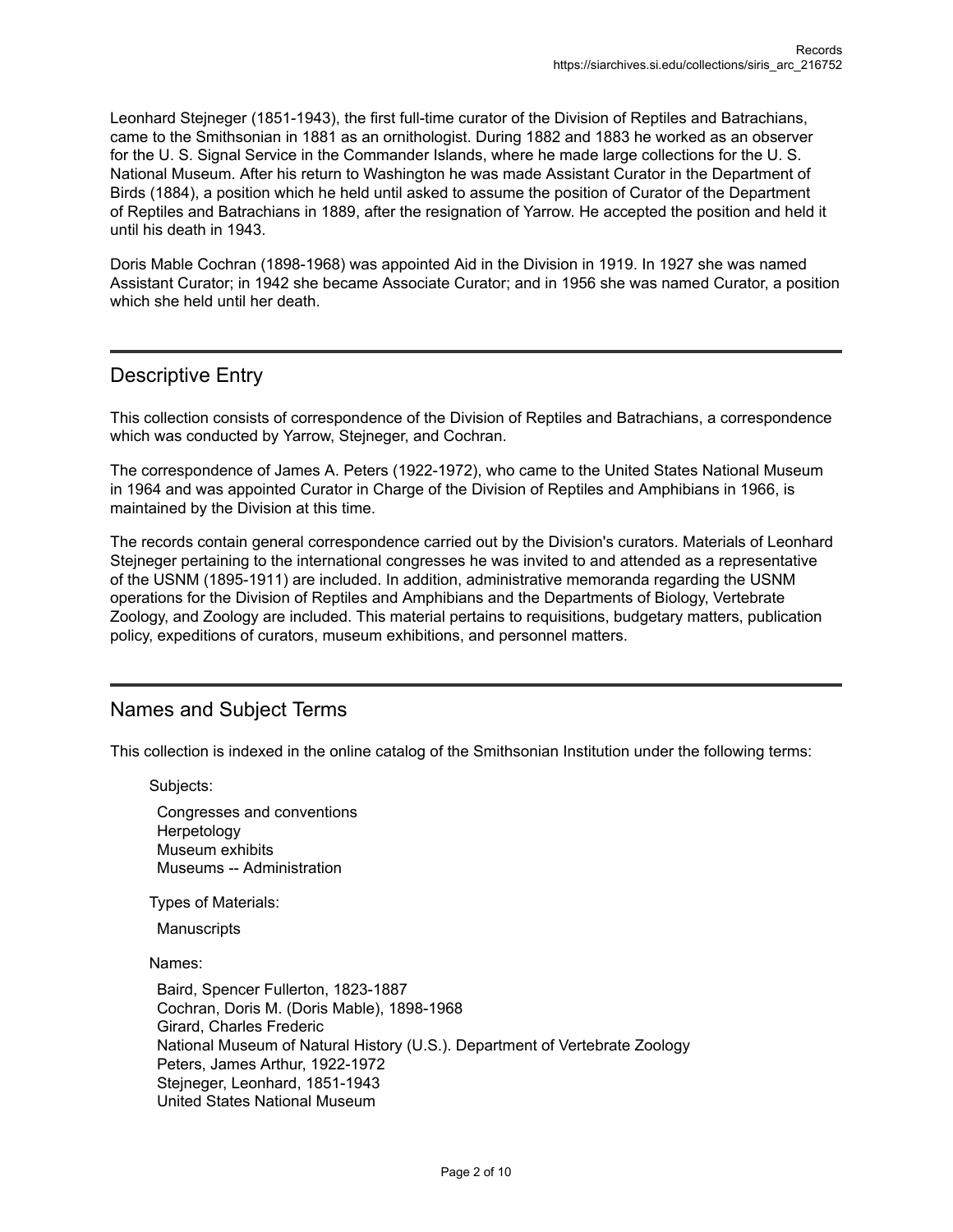United States National Museum. Department of Biology United States National Museum. Department of Zoology Wheeler, George M. Lt. Yarrow, H. C. (Harry Crécy), 1840-1929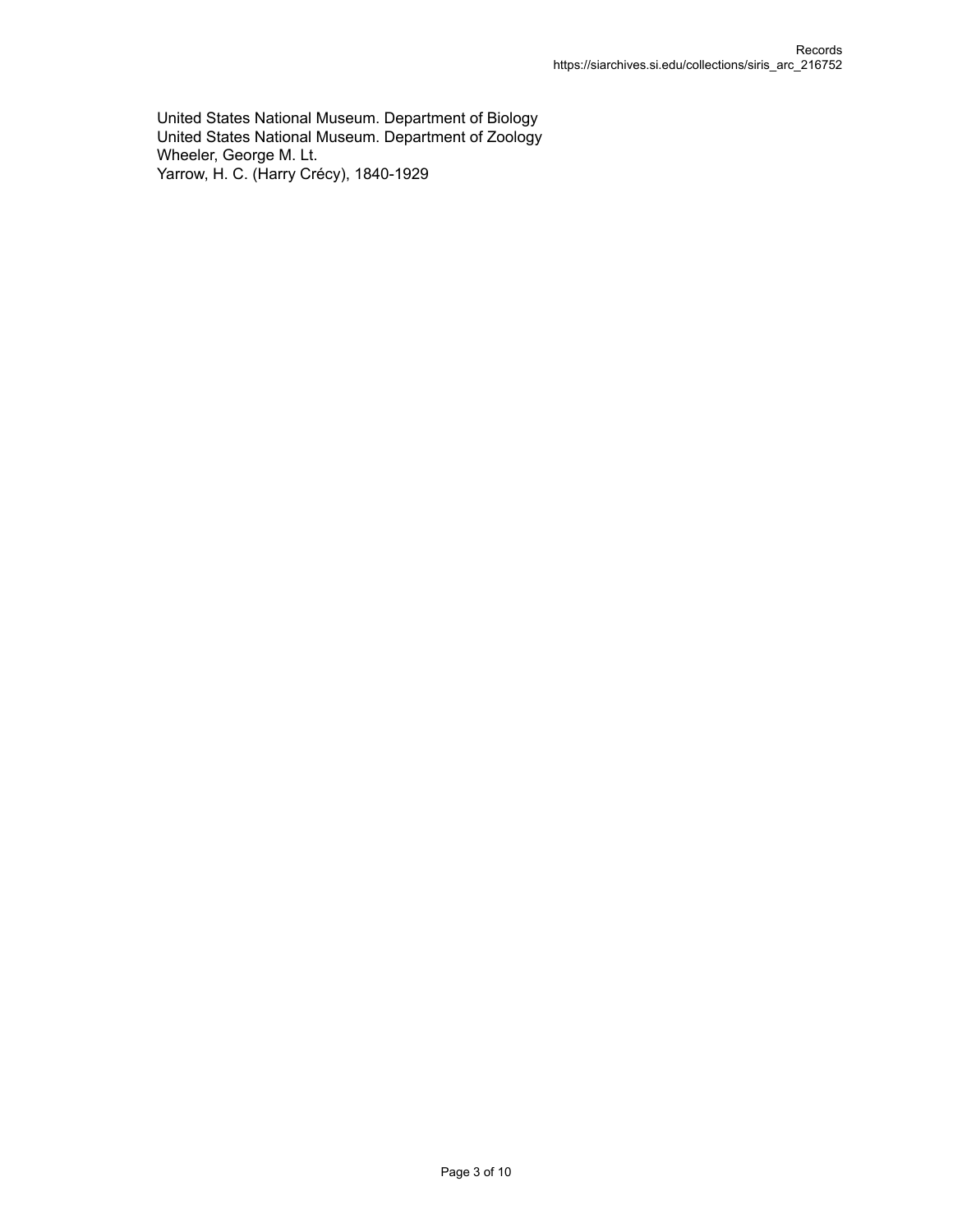Box 1

# <span id="page-5-0"></span>**Container Listing**

#### <span id="page-5-1"></span>Series 1: General Correspondence (Incoming and Outgoing), 1873-1968, arranged alphabetically.

This material consists of the correspondence of the three curators of the division, Henry Crécy Yarrow, Leonhard Stejneger, and Doris Mable Cochran. The loose correspondence (boxes 1-9) is arranged alphabetically by correspondent and chronologically there under, with the exception of incoming correspondence to Yarrow. This bound volume (1881-1884) is arranged in a rough chronological order. Some of Stejneger's correspondence predates his appointment as Curator in the Division in 1889. This correspondence concerns his work in the Department of Birds. Outgoing correspondence prior to about 1922 can be found in Series 2.

|             | ו גיט                                                                                           |
|-------------|-------------------------------------------------------------------------------------------------|
| Box 1 of 16 | Aarhus - Aus                                                                                    |
| Box 1 of 16 | Austin - Thomas Barbour, 1920                                                                   |
| Box 1 of 16 | Thomas Barbour, 1921-1945                                                                       |
|             | Box 2                                                                                           |
| Box 2 of 16 | Thomas Barbour - Letters Relating to Agassiz turtle drawings, 1936-1938 -<br>Frank N. Blanchard |
| Box 2 of 16 | Keith Blanchard - Brockett                                                                      |
| Box 2 of 16 | Brodie - Cary                                                                                   |
|             | Box 3                                                                                           |
| Box 3 of 16 | Case - Conant                                                                                   |
| Box 3 of 16 | Condit - Mary Cynthia Dickinson                                                                 |
| Box 3 of 16 | S. D. Dickinson - Eigenmann                                                                     |
|             | Box 4                                                                                           |
| Box 4 of 16 | Eiselt - Helen Thompson Gaige, 1937                                                             |
| Box 4 of 16 | Helen Thompson Gaige, 1938 - Coleman Jett Goin, 1960                                            |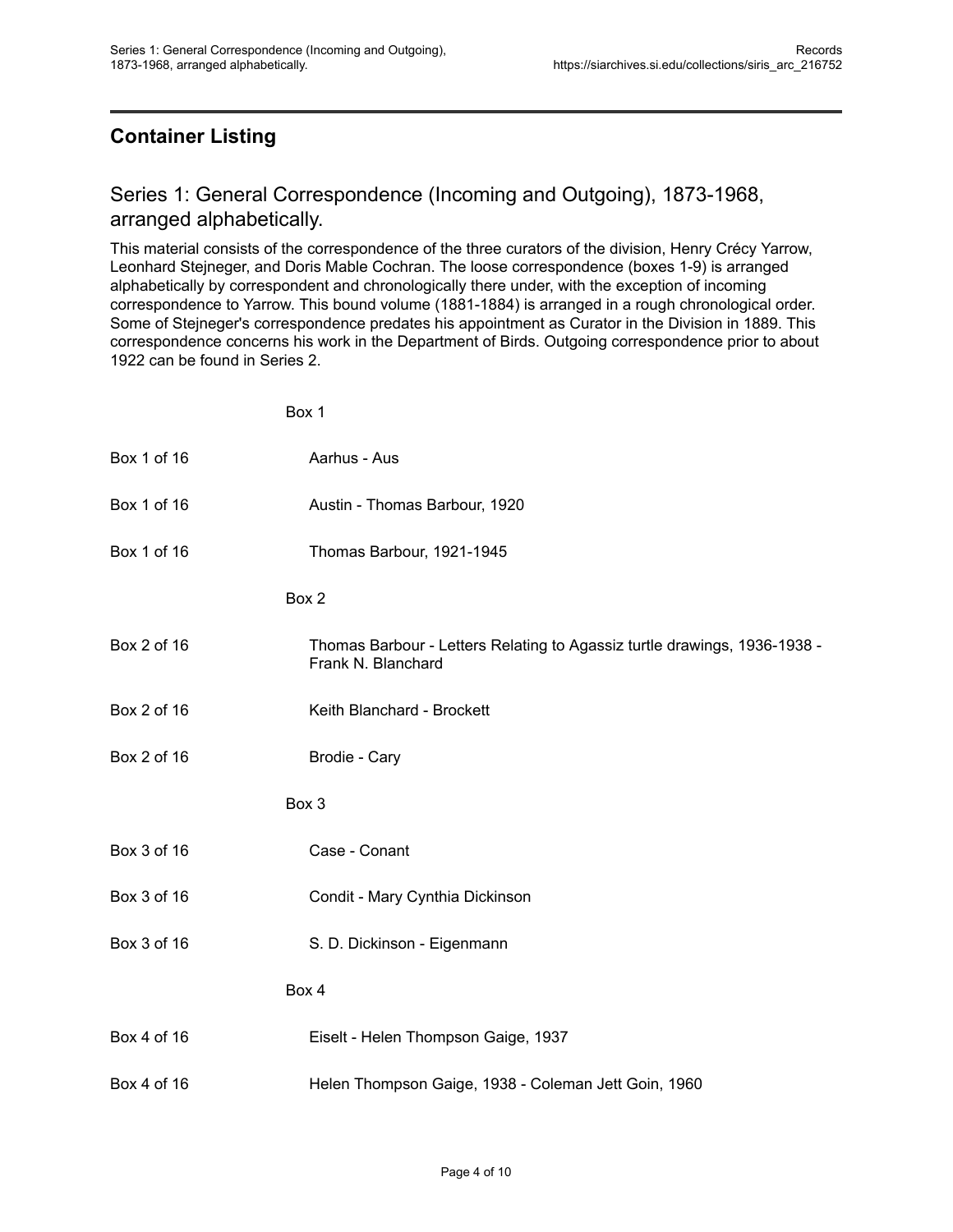| Box 4 of 16 | Coleman Jett Goin, 1961 - Grote                    |
|-------------|----------------------------------------------------|
|             | Box 5                                              |
| Box 5 of 16 | Groves - Hildebrand                                |
| Box 5 of 16 | Hill - Ives                                        |
| Box 5 of 16 | Jackley - A. Kelly                                 |
|             | Box 6                                              |
| Box 6 of 16 | R. S. Kelly - Legler                               |
| Box 6 of 16 | Lehrs - Adolph Lutz                                |
| Box 6 of 16 | Bertha Lutz - Marinkelle                           |
|             | Box 7                                              |
| Box 7 of 16 | Mark - Moore                                       |
| Box 7 of 16 | Moreland - Ortenburger, undated & incomplete dates |
| Box 7 of 16 | Ortenburger, 1921 - Piper                          |
|             | Box 8                                              |
| Box 8 of 16 | Plank - Rivero                                     |
| Box 8 of 16 | Robb - Albert Schwartz                             |
| Box 8 of 16 | Frank Schwartz - Hugh Smith                        |
|             | Box 9                                              |
| Box 9 of 16 | Malcolm Smith - Terentjev                          |
| Box 9 of 16 | Test - Walton                                      |
| Box 9 of 16 | Wandolleck - Miscellaneous Correspondence          |
|             | <b>Box 10</b>                                      |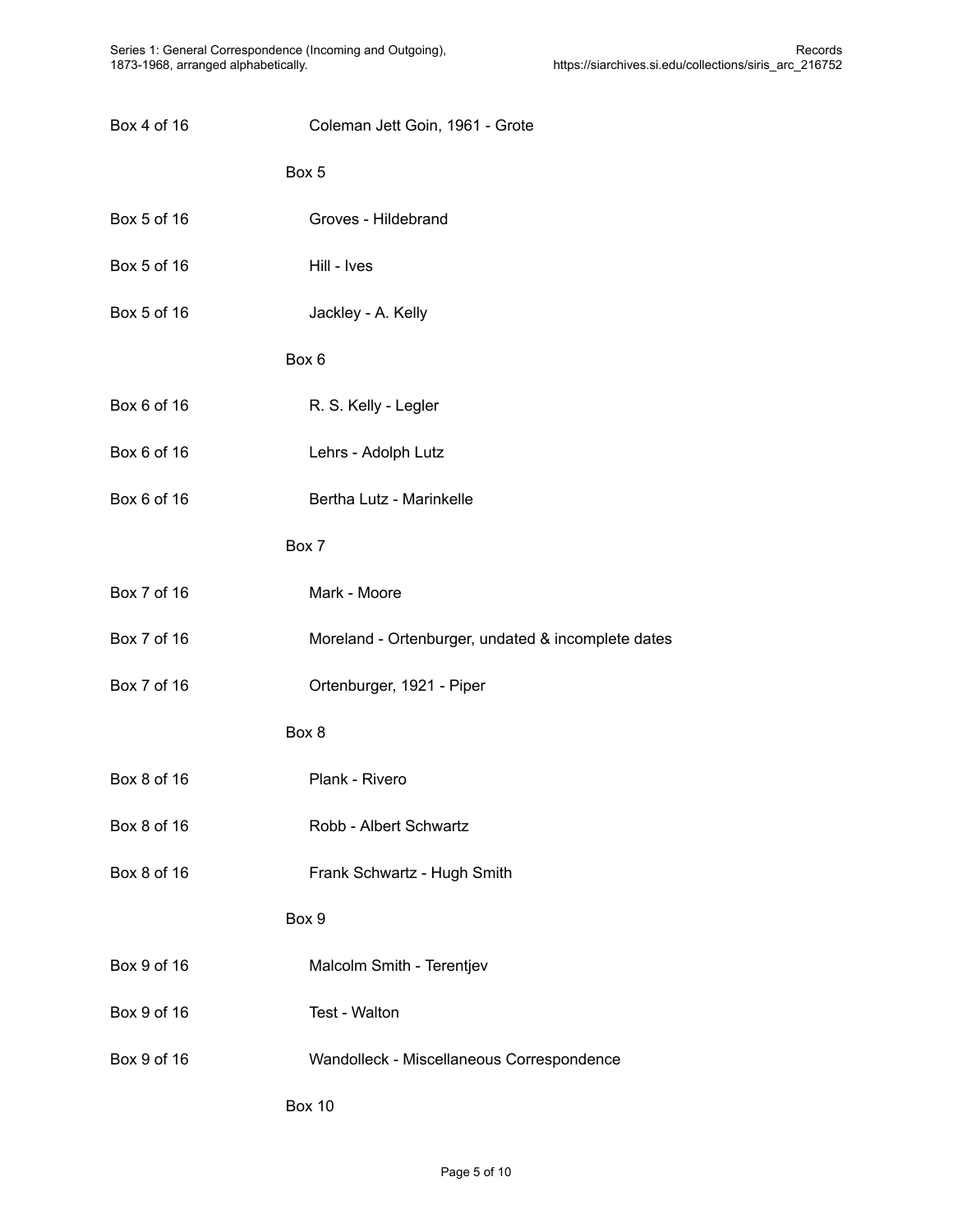Box 10 of 16 Letters Received, Book B. Department of Reptiles, 1881-1884

Box 10 of 16 Correspondence Log, June 24, 1899 - October 4, 1902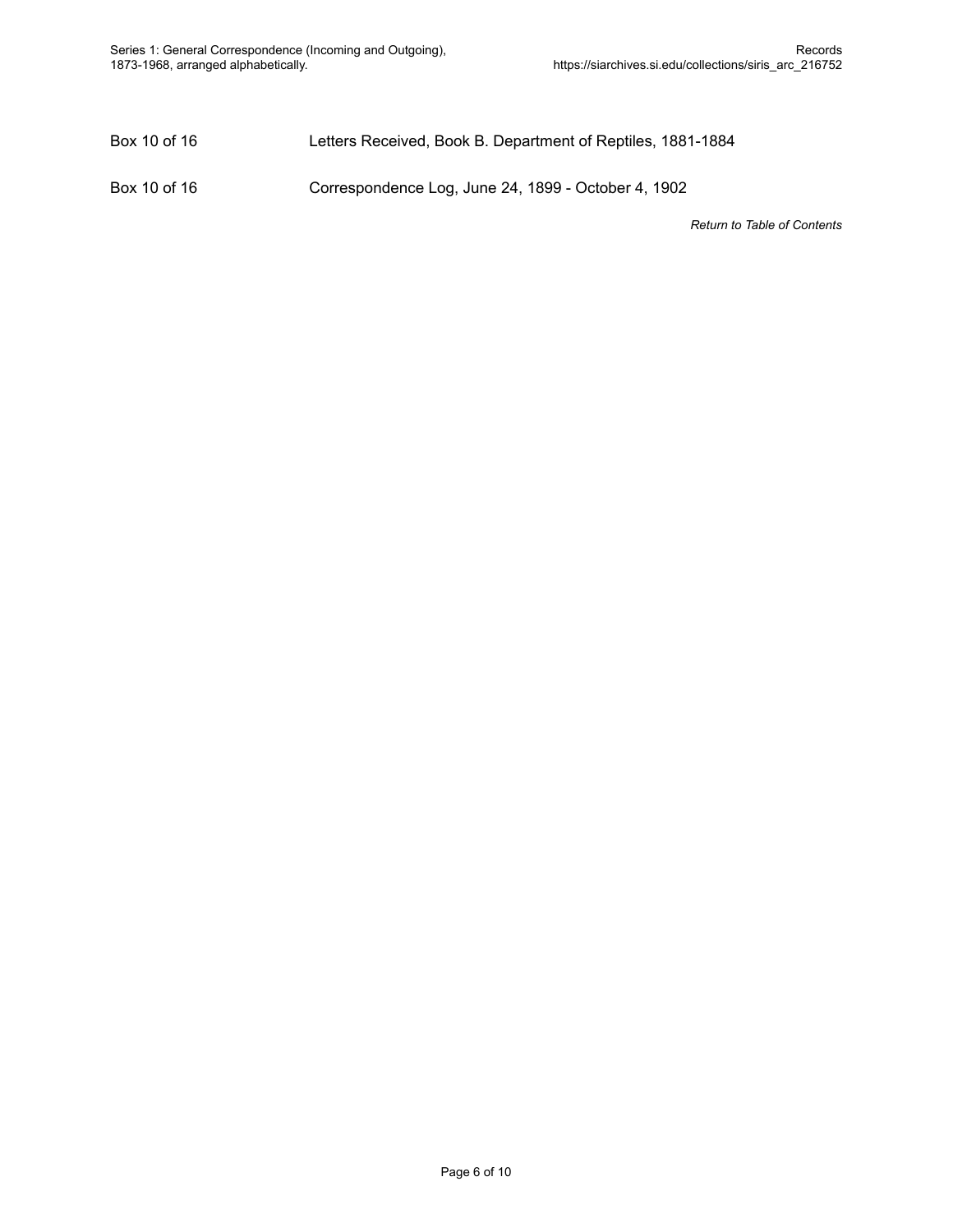## <span id="page-8-0"></span>Series 2: Outgoing Correspondence, 1882-1883, 1889-1922, arranged chronologically.

Consists of bound letterpress books. All volumes indexed individually.

|              | <b>Box 10</b>                                                                            |
|--------------|------------------------------------------------------------------------------------------|
| Box 10 of 16 | October 16, 1882-December 13, 1883 (Letters Answered, Book A.<br>Department of Reptiles) |
| Box 10 of 16 | March 21, 1889 - September 8, 1891                                                       |
|              | <b>Box 11</b>                                                                            |
| Box 11 of 16 | December 26, 1890 - May 15, 1900                                                         |
| Box 11 of 16 | September 7, 1891 - November 3, 1892                                                     |
| Box 11 of 16 | November 3, 1892 - April 23, 1894                                                        |
| Box 11 of 16 | April 23, 1894 - December 23, 1895                                                       |
|              | <b>Box 12</b>                                                                            |
| Box 12 of 16 | January 19, 1896 - February 4, 1898                                                      |
| Box 12 of 16 | May 20, 1896 - February 9, 1904                                                          |
| Box 12 of 16 | February 4, 1898 - July 26, 1899                                                         |
| Box 12 of 16 | July 3, 1899 - August 20, 1900                                                           |
|              | <b>Box 13</b>                                                                            |
| Box 13 of 16 | August 17, 1900 - January 7, 1902                                                        |
| Box 13 of 16 | January 7, 1902 - May 11, 1903                                                           |
| Box 13 of 16 | May 12, 1903 - February 6, 1905                                                          |
| Box 13 of 16 | February 6, 1905 - July 7, 1906                                                          |

Box 14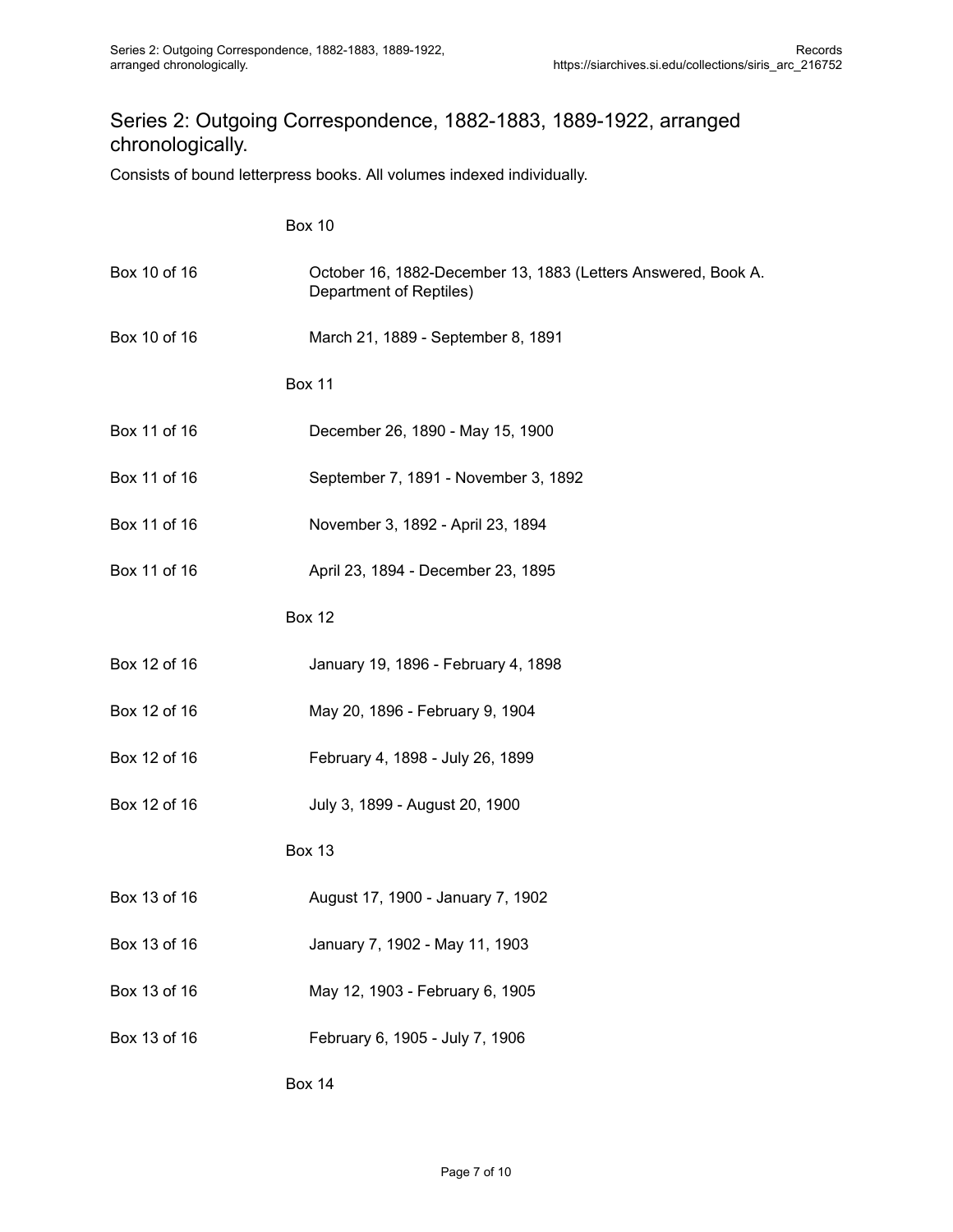Series 2: Outgoing Correspondence, 1882-1883, 1889-1922, arranged chronologically.

| Box 14 of 16<br>July 9, 1906 - April 9, 1908 |  |
|----------------------------------------------|--|
|----------------------------------------------|--|

- Box 14 of 16 April 10, 1908 April 4, 1910
- Box 14 of 16 **April 9, 1910 January 8, 1913**

Box 15

- Box 15 of 16 January 14, 1913 March 2, 1916
- Box 15 of 16 March 7, 1916 February 2, 1922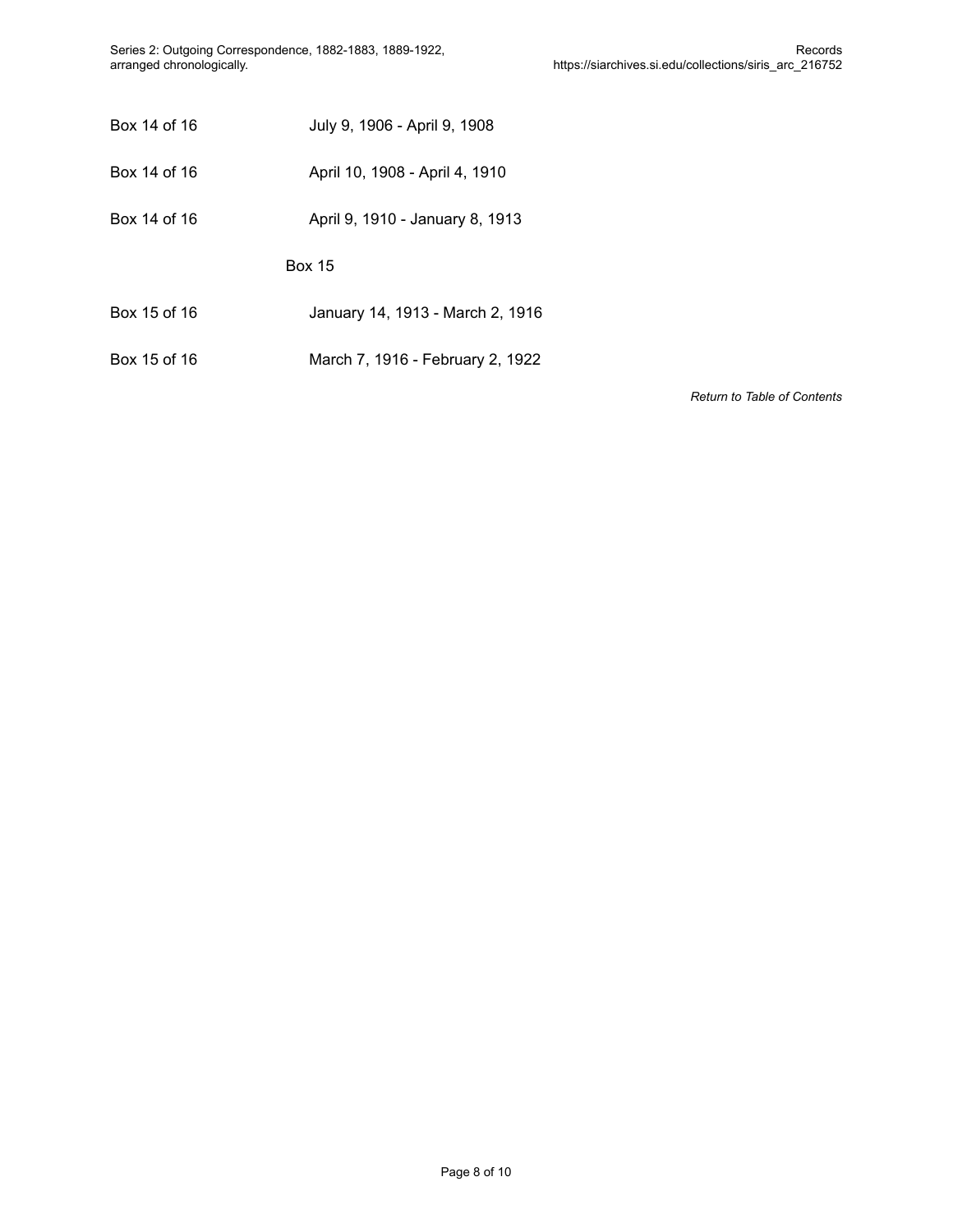## <span id="page-10-0"></span>Series 3: Correspondence Related to Scientific Congresses, 1895-1911, arranged chronologically.

Consists of material sent to Leonhard Stejneger regarding the various congresses he was invited to and attended as a representative of the United States National Museum. The correspondence (mostly incoming) relates to Stejneger's duties as the Organizing Secretary, Section of Zoogeography, Seventh International Zoological Congress (1907) and his participation on the International Committee on Zoological Nomenclature (1899-1909). The correspondence is arranged chronologically by congress and alphabetically thereunder by correspondent.

Correspondents in this series include: Joel Asaph Allen, Frank Baker, Edward Asahel Birge, Wilhelm Blasius, Frank Michler Chapman, Theodore D. A. Cockerell, Daniel William Coquillett, John Thomas Gulick, Ernst Johann Otto Hartert, Angelo Heilprin, Frederick Webb Hodge, David Starr Jordan, Samuel P. Langley, Gerrit Smith Miller, Jr., Wilfred Hudson Osgood, George Howard Parker, Richard Rathbun, William DeC. Ravenel, William Emerson Ritter, P. S. Sclater, R. Bowdler Sharpe, Charles Wardell Stiles, Charles D. Walcott.

Box 16

| Box 16 of 16 | Third International Zoological Congress, 1895                             |
|--------------|---------------------------------------------------------------------------|
| Box 16 of 16 | Seventh International Geological Congress, 1897                           |
| Box 16 of 16 | Fourth International Zoological Congress, 1898                            |
| Box 16 of 16 | International Committee on Zoological Nomenclature, 1899-1907 (3 folders) |
| Box 16 of 16 | Fifth International Zoological Congress, 1901 (3 folders)                 |
| Box 16 of 16 | Sixth International Zoological Congress, 1904 (2 folders)                 |
| Box 16 of 16 | Fourth International Ornithological Congress, 1905 (2 folders)            |
| Box 16 of 16 | Seventh International Zoological Congress, 1907 (3 folders)               |
| Box 16 of 16 | Fourth International Fishery Congress, 1908                               |
| Box 16 of 16 | Fifth International Ornithological Congress, 1909                         |
| Box 16 of 16 | Eighth International Zoological Congress, 1910                            |
| Box 16 of 16 | Tenth International Geographical Congress, 1911                           |